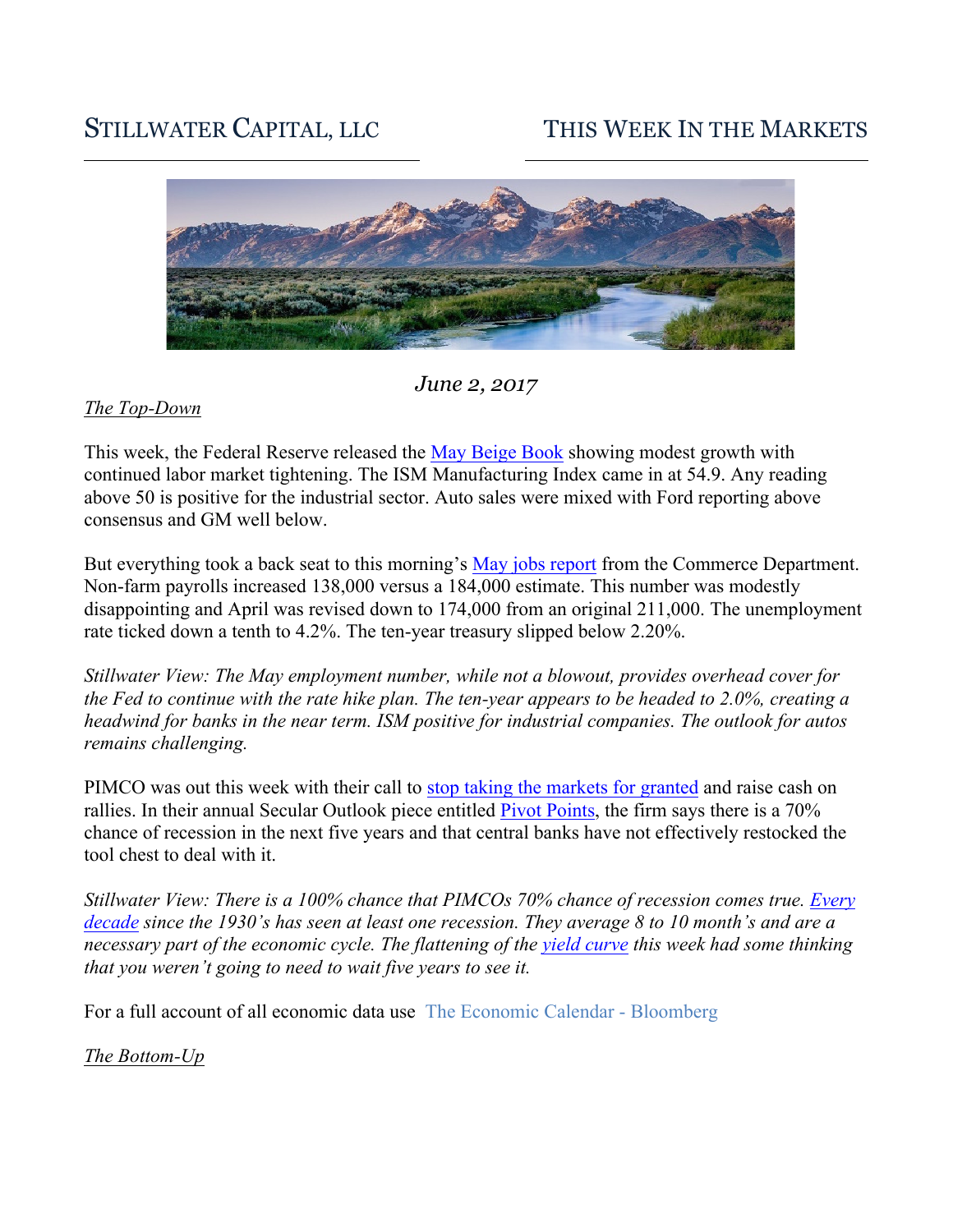Money center banks had a tough week due to the previously mentioned yield curve flattening and J.P Morgan, Bank of America and Morgan Stanley confirmed that weak fixed income trading would negatively impact second quarter results.

*Stillwater View: Banks were front and center during the post-election rally last fall with the lion's share of the gain coming in the thirty days between November 8th and December 8th. Since then they have traded sideways. Why is this important? When money center banks show strong performance, and the yield curve is upwardly sloped, the overall market tends to do very well. When neither do, the question very quickly becomes why and is there an ominous message that the market is missing.* 

*Negative view on Wells Fargo as the damage from the fake accounts scandal will linger longer than the market is discounting. This week the head of wealth management at Wells, David Carroll, stepped down after 38 years at the bank.*

The "phrase breaking up the big banks" has been replaced of late by a movement to support a " $21<sup>st</sup>$ century Glass-Stegal". Forget the semantics, for all intents and purposes they are one and the same. One month ago it appeared almost certain that we would see meaningful banking reform. In an about face, Treasury Secretary Steve Mnuchin's backed off the administrations earlier commitment.

*Stillwater View: Morgan Stanley's CEO James Gorman made a forceful statement on the subject a few years ago when he said "If you want to run a hedge fund, be my guest. Just don't do it with Morgan Stanley's balance sheet."* 

*A strong case for the "21st Century" movement is AIG, the insurer that blew up their balance sheet by venturing into risky products. When the housing market boom went bust in 2008 AIG was selling derivative insurance products to the holders of questionable mortgages that wanted to hedge against losses. A perfectly legitimate business for an insurer to be in. But they took it too far and began selling the derivatives to anyone on Wall Street that wanted to bet against mortgages. Instead of hedging their positions, AIG remained on the long side of the looming sub-prime bust. The result was a \$150 billion bailout sponsored by the U.S. Treasury Department.* 

*Healthy lenders are good for the economy, as are investment banks and wealth managers. Keep the stable businesses on the balance sheet and separate out the risk.* 

This thoughtful yet ominous piece on the long-term outlook for oil ran on Bloomberg and the charts quickly became talking points. They tell a cautionary story of decreased future demand due to greater fuel efficiency and the rise of electric vehicles. The oil industry expects there to be demand for 110 million barrels a day in 2040. Up from 90 million today. If the counter argument is correct actual consumption would be 75 million, a full 30% less.

*Stillwater View: Oil markets are notoriously short sighted, focusing on the latest EIA statistics or decisions from OPEC. Stepping back there is indeed a long-term risk that demand will be negatively impacted by the shift to hybrid vehicles. In related news, the WSJ reported that oil and the markets have decoupled with the correlation of the two dropping from .60 two years ago to .20 today. A sign that the commodity is not the barometer of economic growth it once was.*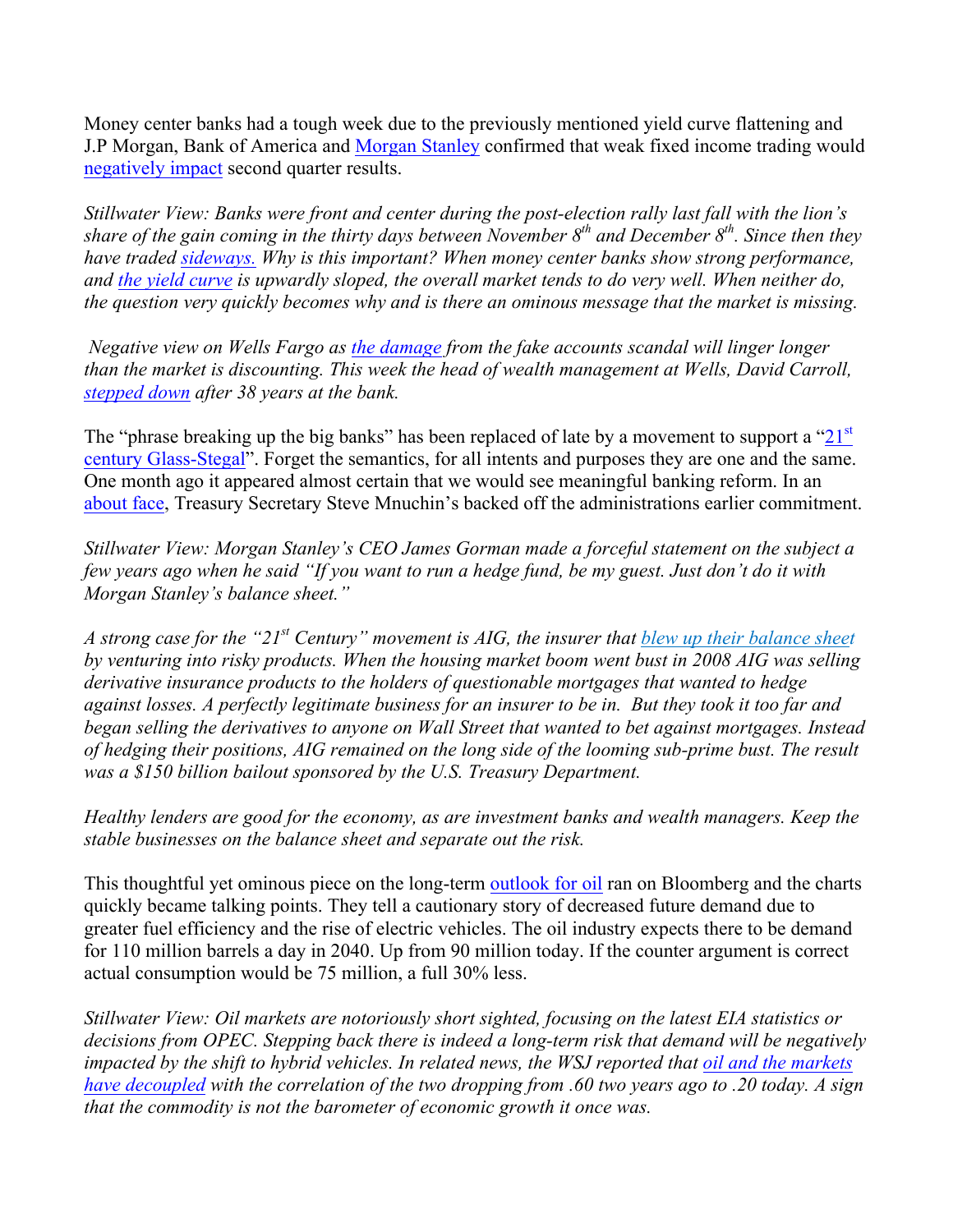## *Up and Down Wall Street*

China has company as S&P and Moody's are getting ready to downgrade Illinois to near junk. This is a big deal for a lot of reasons, including that it happened during a period of economic expansion. Imagine what the math will start to look like in a contraction.

Wall Street legend **Leon Cooperman** made the rounds this week to discuss his **settlement** with the SEC and his outlook on equities, "somewhat ahead of the fundamentals", the economy and fixed income, "bonds look scary". And while Amazon appears expensive, it is indeed a "religion".

## *Stillwater View: Lee is one of the great gentlemen of the business. Unfortunately for he and Omega Advisors* the damage was done and half of the firm's \$8 billion in assets went out the door last year.

Steve Cohen is getting back in the game and is looking to raise \$20 billion in the biggest hedge fund launch ever. To be clear, Steve was never out of the game. This is more of a re-launch where he will use his existing \$11 billion in family office assets and raise an additional \$9 billion. Cohen was forced by the SEC to stop managing outside money and turned the original SAC Capital into the Cohen family office, Point 72.

*Stillwater View: Managing a hedge fund has many appeals, foremost is the compensation structure.* At 2%, the management fee alone is one of the highest in the business. Layer onto that the 20% *participation* in client profits, and the numbers get big quickly.

*Here* is a basic example. Institution A invests \$10 million with Hedge Fund B on January 1. One year *later the investment has appreciated by 10% or \$1,000,000. In the traditional 2% management fee* and 20% of profits model the fund manager grosses \$200,000 in management fees from the *\$10,000,000 and \$200,000 in performance fees from the \$1,000,000 profit. Net return to the investor is* 6% after an all-in 4% fee to the manger. Apply that math to the \$16 billion he ran at SAC and *there is a very good reason why Stevie Cohen lives here, and here, and here...* 

#### *Diversions*

On Wednesday, the guitar the Grateful Dead's Jerry Garcia played for nearly two decades was sold at a charity auction to benefit the Southern Law Center. It went out for a cool \$1.9 million. Another legendary six string, Willie Nelson's Trigger, is still out there touring after all these years.

It was reported this week that the Los Angeles Dodgers are currently valued at \$2.5 billion, the second highest in the majors behind the New York Yankees. This for a ball club that hasn't won the World Series since Ronald Reagan was President. During that time, the boys in pinstripes have won four with the Red Sox and Giants adding three apiece. Proof once again that it's all about location. Friday trivia, without using the internet, where does the name "Dodger" come from?

Down to only 22 in 1987, the California Condor population is now back above 200 after years of effort. Proof of their resurgence can be seen live via this Condor Cam stream of a two-month-old